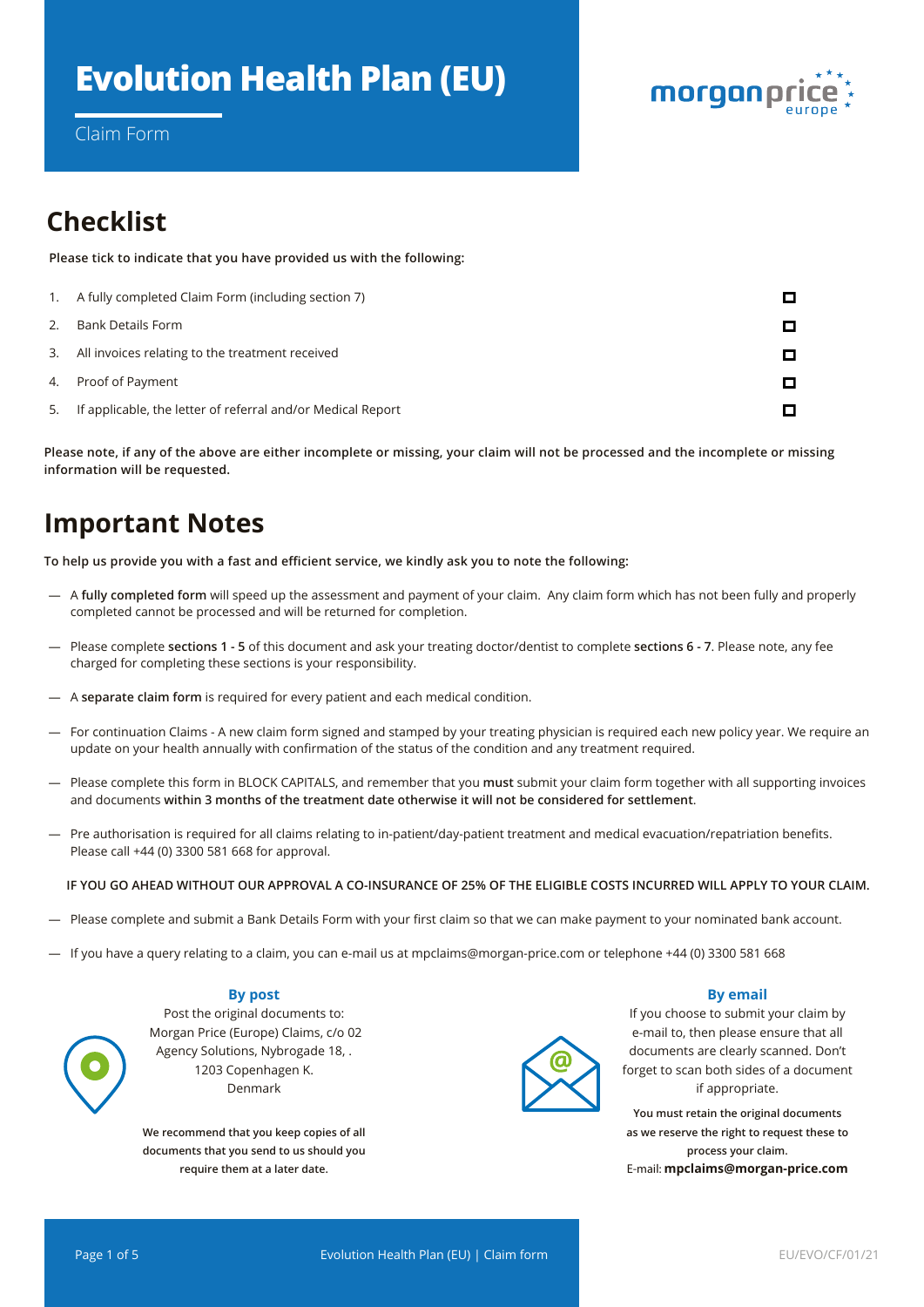

### **PLEASE ENSURE ALL SECTIONS ARE COMPLETED**

| <b>Claim details</b><br>- 1 |
|-----------------------------|
|-----------------------------|

T.

| Is this a new claim?<br>Is this a continuation of a previous claim with Morgan Price?<br>If yes, please provide a claim number if you have one.<br>Is this a claim for which you have obtained pre-authorisation? | Yes | No      | Yes<br>Claim No.<br>Pre-authorisation No. |               | No |  |
|-------------------------------------------------------------------------------------------------------------------------------------------------------------------------------------------------------------------|-----|---------|-------------------------------------------|---------------|----|--|
| $\overline{\mathbf{2}}$<br><b>Policyholders details</b>                                                                                                                                                           |     |         |                                           |               |    |  |
| Policy number                                                                                                                                                                                                     |     |         |                                           |               |    |  |
| Forename(s)<br>Title                                                                                                                                                                                              |     | Surname |                                           |               |    |  |
| Correspondence address                                                                                                                                                                                            |     |         |                                           | Post/Zip code |    |  |
| Phone<br>Mob                                                                                                                                                                                                      |     | Email   |                                           |               |    |  |
| <b>Patient details</b><br>$\overline{\mathbf{3}}$                                                                                                                                                                 |     |         |                                           |               |    |  |
| Title<br>Forename(s)                                                                                                                                                                                              |     | Surname |                                           |               |    |  |
| Date of birth                                                                                                                                                                                                     |     |         |                                           |               |    |  |
| Is this claim related to an accident?                                                                                                                                                                             |     |         | Yes                                       |               | No |  |
| Is your claim the result of third party negligence e.g. as the result of an accident?                                                                                                                             |     |         | Yes                                       |               | No |  |
| If yes, please give details:                                                                                                                                                                                      |     |         |                                           |               |    |  |
|                                                                                                                                                                                                                   |     |         |                                           |               |    |  |
| Are the expenses recoverable either in whole or in part from any other source or insurance policy?                                                                                                                |     |         | Yes                                       |               | No |  |
| If yes, please give details including name of the other insurer and the policy number:                                                                                                                            |     |         |                                           |               |    |  |
| Are you entitled to benefits under any state care funded medical care scheme?                                                                                                                                     |     |         | Yes                                       |               | No |  |
| If yes, please give details including the state care scheme, your reference number and confirm the level of benefit covered.                                                                                      |     |         |                                           |               |    |  |
|                                                                                                                                                                                                                   |     |         |                                           |               |    |  |
| <b>Claim information</b><br>4                                                                                                                                                                                     |     |         |                                           |               |    |  |
| a. Please describe your illness/symptoms:                                                                                                                                                                         |     |         |                                           |               |    |  |
| b. Please state the date that you first became aware of the symptoms:                                                                                                                                             |     |         |                                           |               |    |  |
| c. Have you ever received treatment (including over the counter medication) for this condition or any related condition before this episode?                                                                      |     |         |                                           |               |    |  |
| If yes, please provide details below:<br>No<br>Yes                                                                                                                                                                |     |         |                                           |               |    |  |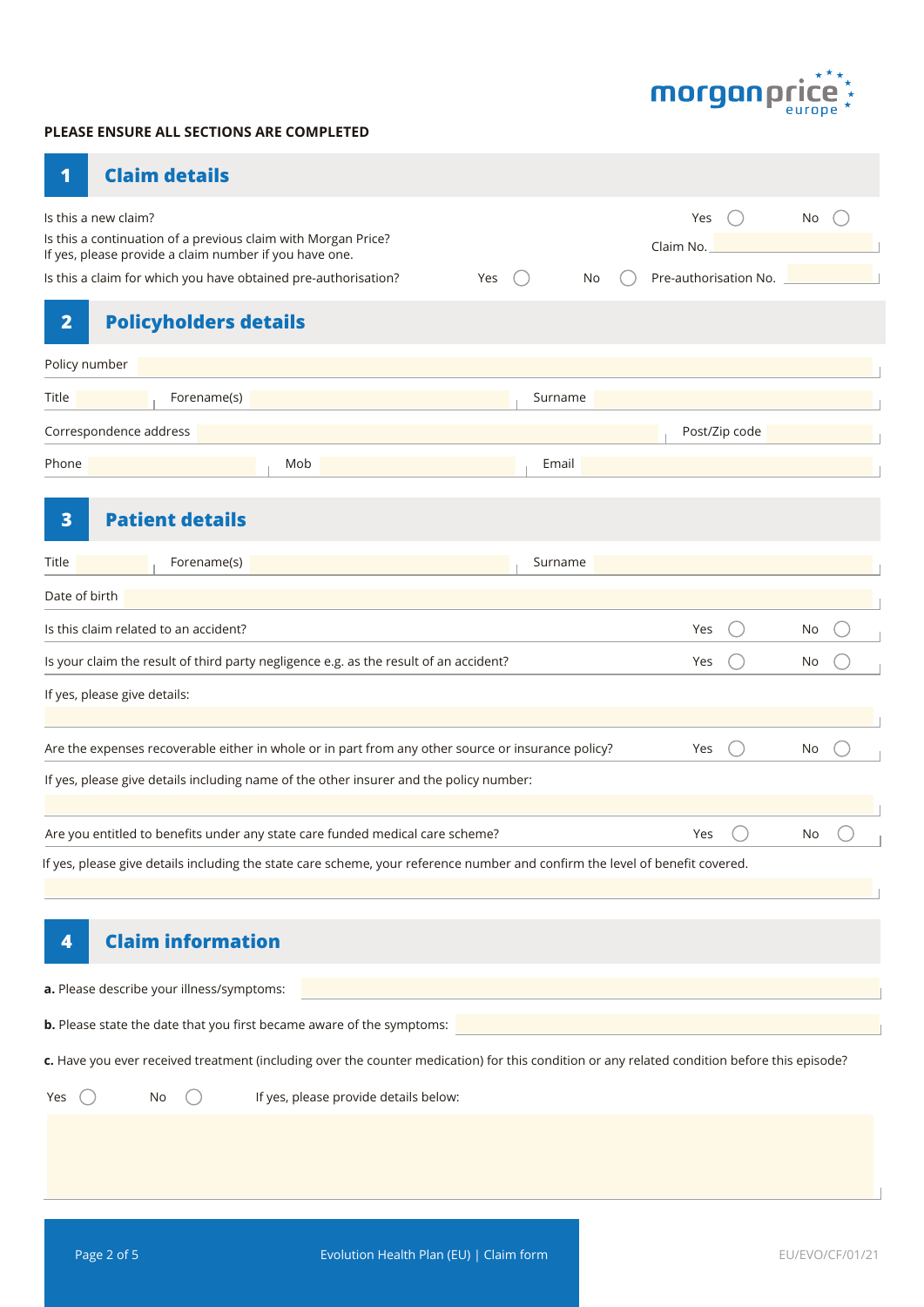

## **4 Claim information** — continued

**d.** Please list below the invoices you are submitting for reimbursement (Please note, if any of the invoices you submit are unclear, these will be sent back to you):

| Date of treatment | Expenses for which reimbursement<br>is required | State the currency<br>and amount paid | To whom should we<br>make settlement* | Currency of<br>accounts |
|-------------------|-------------------------------------------------|---------------------------------------|---------------------------------------|-------------------------|
|                   |                                                 |                                       |                                       |                         |
|                   |                                                 |                                       |                                       |                         |
|                   |                                                 |                                       |                                       |                         |
|                   |                                                 |                                       |                                       |                         |

\* Please ensure that a Bank Details Form has been provided to us.

## **5 Patient signature and release**

I certify that to the best of my knowledge, this claim form does not contain any false, misleading or incomplete information. I understand that in the event that this claim is found to be fraudulent in whole or in part, the policy will be invalidated and I will be liable for prosecution. In respect of any medical claim, I hereby authorise my general practitioner, health professional or other relevant medical establishment to provide any health details or medical records that may be requested by Morgan Price Europe, or their appointed representatives.

### **If a minor was treated, a parent or guardian should sign this section.**

| Patient signature | Date |
|-------------------|------|
|-------------------|------|

## **6 Dental claims (to be completed by treating dentist)**

| Name of dentist                                                                     |       | Qualifications/credentials |    |
|-------------------------------------------------------------------------------------|-------|----------------------------|----|
| Dental clinic name                                                                  | Phone | Email                      |    |
| Address                                                                             |       |                            |    |
| Post/Zip code                                                                       |       | Country                    |    |
| Has the patient been attending regular routine check-ups?                           |       | Yes                        | No |
| Date that the patient visited you for treatment:                                    |       |                            |    |
| Reason for the visit:                                                               |       |                            |    |
| Was the patient suffering dental pain at the time he/she visited you for treatment? |       | Yes                        | No |
| Is the treatment for a new filling or a replacement filling?                        |       | Yes                        | No |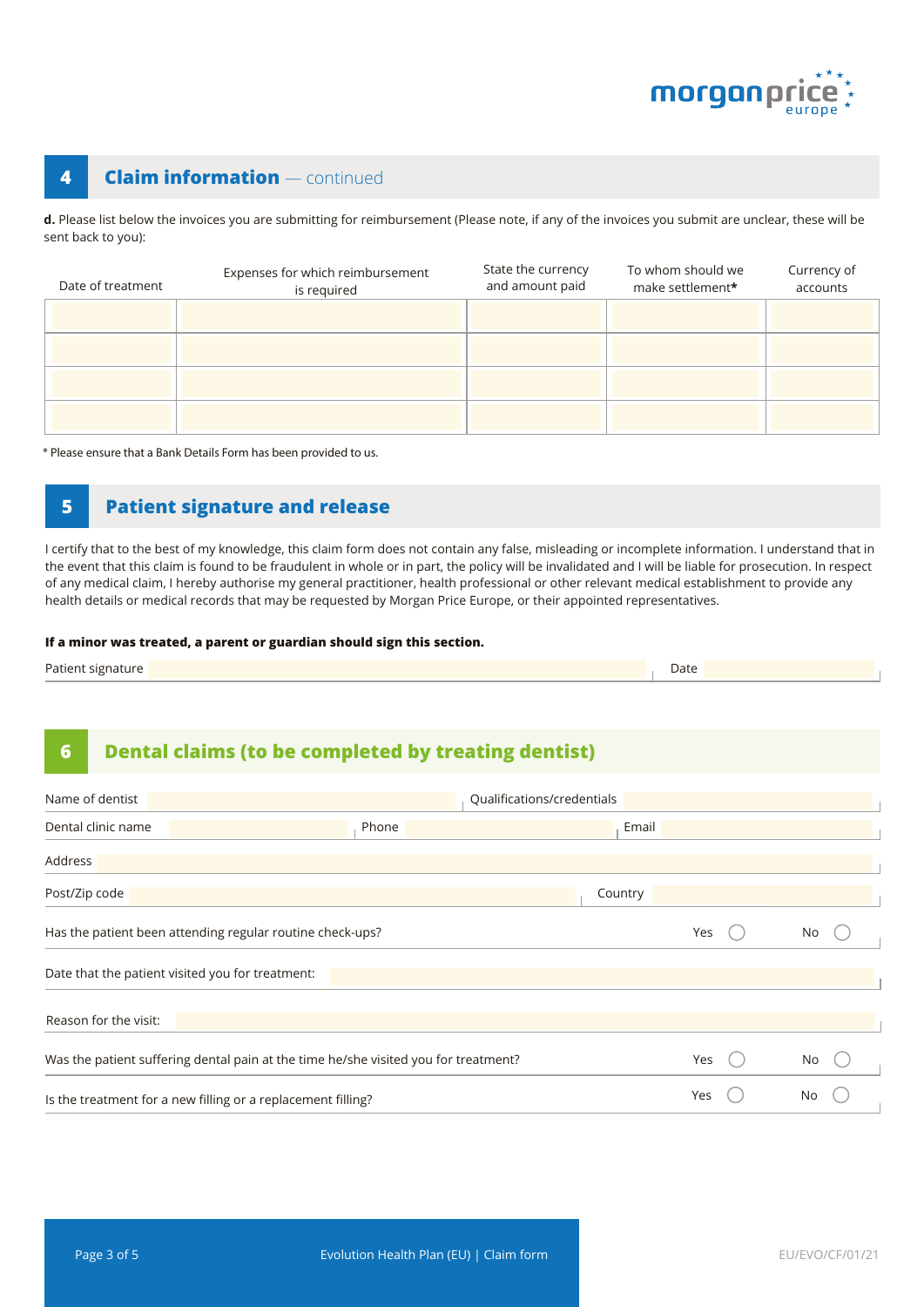

| <b>Dental claims (to be completed by treating dentist)</b> — continued<br>$6\phantom{1}$                                           |       |                            |             |  |           |  |
|------------------------------------------------------------------------------------------------------------------------------------|-------|----------------------------|-------------|--|-----------|--|
| In your opinion, has the patient maintained good dental hygiene?<br>If no, please provide details below:                           |       |                            | Yes         |  | No        |  |
| Date of the patient's last check-up:                                                                                               |       |                            |             |  |           |  |
| Reason for check-up:                                                                                                               |       |                            |             |  |           |  |
| <b>Dentist signature</b>                                                                                                           |       |                            | <b>Date</b> |  |           |  |
| This section must either be typed or completed in BLOCK CAPITALS.                                                                  |       |                            |             |  |           |  |
| $\overline{\mathbf{z}}$<br><b>Medical information (to be completed by treating physician)</b>                                      |       |                            |             |  |           |  |
| Name of doctor/specialist                                                                                                          |       | Qualifications/credentials |             |  |           |  |
| License Number                                                                                                                     |       | Governing Body             |             |  |           |  |
| Hospital/clinic name                                                                                                               | Phone | Email                      |             |  |           |  |
| Address                                                                                                                            |       |                            |             |  |           |  |
| Post/Zip code                                                                                                                      |       | Country                    |             |  |           |  |
| Indicate type of treatment received                                                                                                |       | Elective $\bigcirc$        |             |  | Emergency |  |
| ICD code:                                                                                                                          |       |                            |             |  |           |  |
| Please provide full details of the medical condition requiring treatment and the treatment given.                                  |       |                            |             |  |           |  |
| Was this their first visit to you? If yes, were they referred to you? If yes, please provide details of the person referring them. |       |                            |             |  |           |  |
| On what date did the patient first present these symptoms to you?                                                                  |       |                            |             |  |           |  |
| Prior to consulting you, when did the patient first notice signs or<br>symptoms of this medical condition?                         |       |                            |             |  |           |  |
| Are you aware of any treatment given for this or any related illness in the past?                                                  |       |                            | Yes         |  | No        |  |